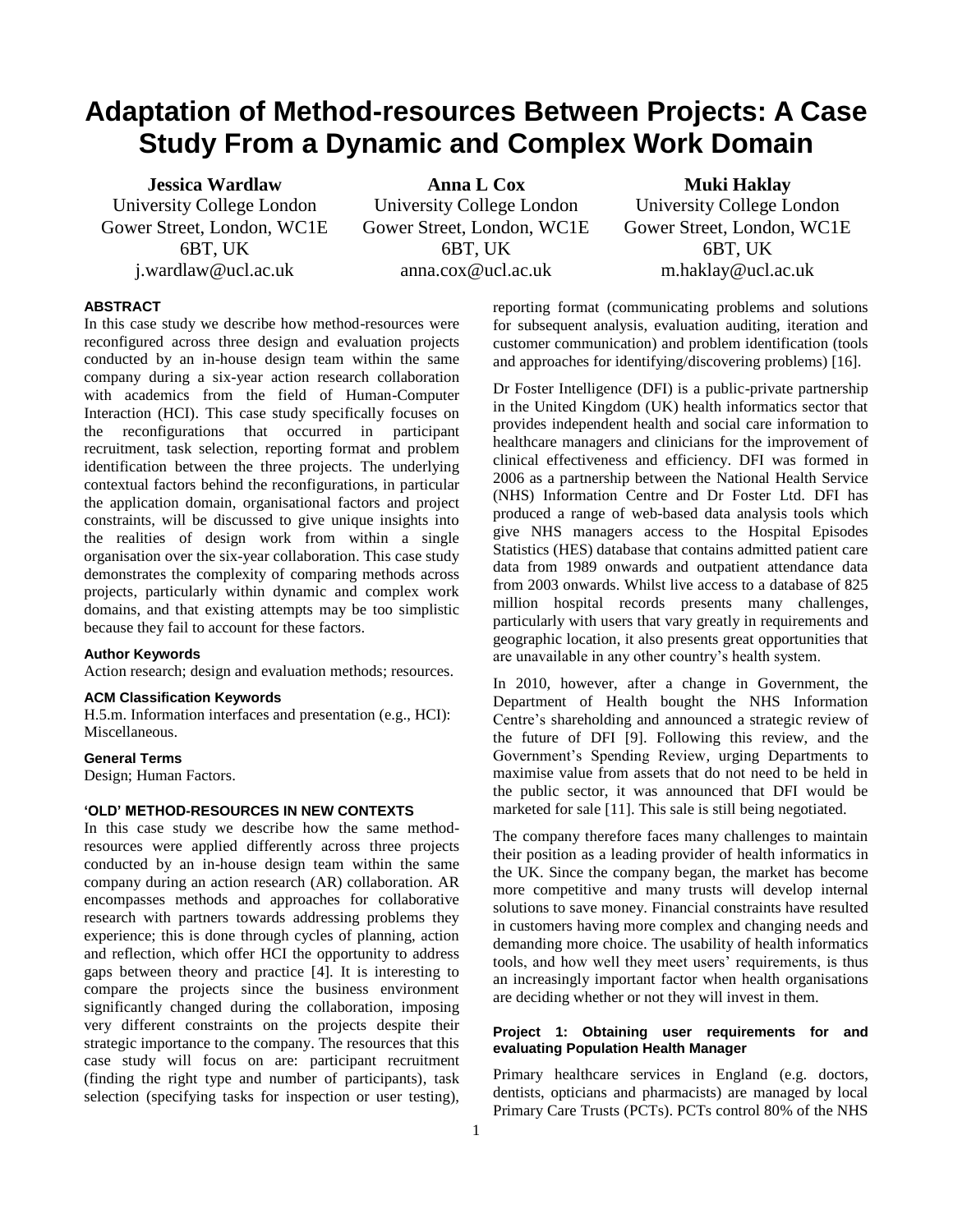budget [2] to determine and provide the health services local communities need, including hospitals. Many PCTs use DFI's Population Health Manager (PHM) tool for this work, which provides PCTs with the information to:

- Understand the local population and develop segmentation models of their health needs
- Identify and analyze local health inequalities to target unmet needs or gaps in care
- Monitor admission trends, forecast population health needs and predict future health trends.

PHM offers various datasets, which are regularly updated, along with the facility for users to upload their own local datasets. Maps of PHM data can identify spatial inequalities in the provision of health outcomes to inform the location of appropriate services and interventions, in addition to understanding patient referral patterns [\(Figure 1\)](#page-1-0).



**Figure 1. The mapping interface for PHM**

<span id="page-1-0"></span>During the PHM project, an online survey was used to establish potential users' preferences for the cartographic presentation of the data and thus inform the design of a new mapping interface. Questions presented two or three maps covering various cartographic aspects of the maps including data classification, number of ranges, colour schemes, the representation of point data, raster or vector data for the background map and mapping multiple datasets. For each aspect participants were asked to answer a question about the data that required interpretation of the map and to identify which map enabled them to answer it more easily and which option they preferred. Survey results were then incorporated into the software design. The final interface was then inspected using Heuristic Evaluation [5] and Cognitive Walkthrough [8].

#### **Project 2: Developing company Personas**

Following the PHM project a need was recognised to improve the developers' understanding of the end users of DFI products, since they did not have regular opportunities to meet the end users to understand why the tools were used and the development team personnel was often changing.

To achieve this, a specific project was initiated to create personas of the key DFI users in which a variety of methods were combined according to the resources that were available. Fourteen semi-structured interviews with key DFI users were supplemented with information from database server log files (reflecting usage of the entire user population) to confirm which job titles represented the most frequent users and which parts of the tools were used the most. In addition, a user-generated screenshot survey required users to take a screenshot of their entire computer screen whilst using a DFI tool which revealed rich information on users' working environments and taskflow.

These methods were specifically chosen due to the wide geographical distribution of users and the relevance and richness of the information they could provide with limited resources. These personas were used, in part, to inform the redesign of DFI's flagship product, which was to be relaunched under the name Quality Investigator (QI). For this product user testing was also carried out.

## **Project 3: User Testing of Quality Investigator (QI)**

QI is a web-based tool that monitors quality outcomes and patient safety by assessing clinical, process and coding factors. This was developed three years after PHM. Its user interface comprises tabs for Mortality, Length of Stay and Readmissions, all key indicators of clinical quality and efficiency (Figure 2). A dashboard highlights a hospital's 'CUSUM alerts' for diagnosis and procedure groups; negative CUSUM alerts (indicated by red bells) are given when indicators diverge sufficiently from expectations to suggest a systematic problem. 'Relative Risk' also provides the observed cases as a percentage of the risk-adjusted expected (reflecting case mix and national average). This permits analysis of patients by diagnosis or procedure group and comparison of clinical performance. The five diagnosis and procedure groups with the highest 'observed' (number of cases within the selected dataset) exceeding 'expected' (expected cases given the case mix) and crude rate (observed cases as a percentage of volume) are also shown.



**Figure 2. Quality Investigator dashboard**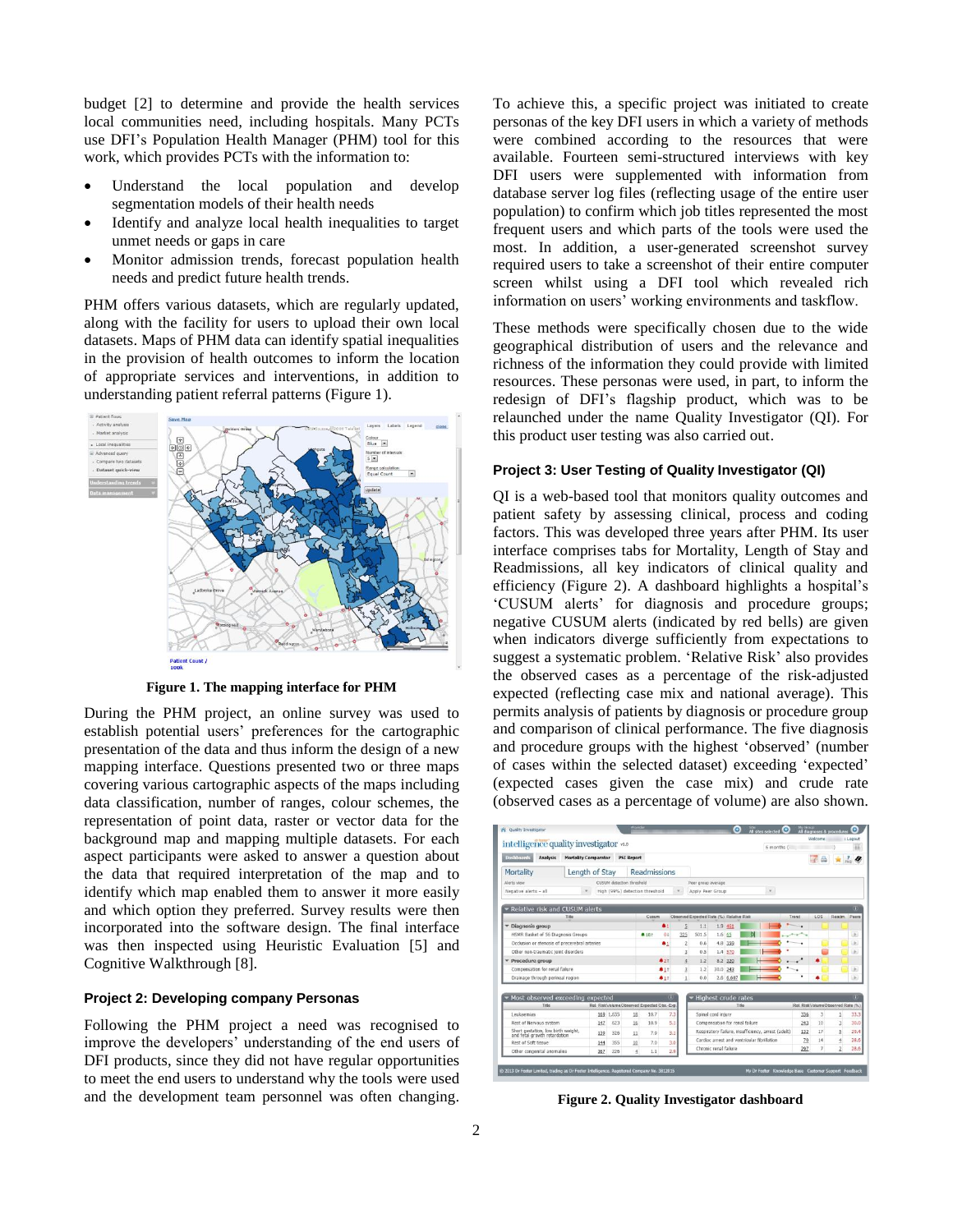| Acronym    | <b>Full Term</b>                 |
|------------|----------------------------------|
| DFI        | Dr Foster Intelligence           |
| <b>PHM</b> | <b>Population Health Manager</b> |
|            | <b>Quality Investigator</b>      |

Before these studies' resources are compared, Table 1 presents the acronyms introduced thus far for reference.

#### **Table 1. Acronyms.**

#### **Stories of Transfer: Triumph or Tragedy or Both?**

In this paper we examine the reusable HCI methodresources across the projects described to identify where they have proven to remain useful and compatible or require substantial modification when applied across the usage contexts of the projects.

#### *Participant recruitment*:

Each of the projects required recruitment of participants.

At the time of the PHM project, there were very few resources for usability work and usability work had little status within the organisation. Furthermore, it was a new product in a new market for DFI, so there was only a limited network from which to recruit participants. Survey participants were therefore recruited by emailing users that were suggested to the researcher by colleagues.

Recruitment of key users for interviews to inform the personas was negotiated and managed with the Customer Service Managers, who regularly meet with users, so that they could approach any potential participants initially.

In contrast, participant recruitment for the QI project was assisted. This was in recognition, by the organisation, that users must be engaged in the design process because contracts were at risk of non-renewal.

It can be concluded that the facilitation and effectiveness of participant recruitment has improved across the three projects. Whilst Amazon vouchers were offered for participation in the maps and user-generated screenshot surveys, and the suitability of some interviewees for the personas can be questioned because of their very limited experience of the tools, participants in the user testing were motivated to take part by the opportunity to be involved in the development and direction of the new tool and to try it ahead of its launch. The low number of users who tested QI, however, may have impacted upon the reliability of the results given the complexity and breadth of users of the application domain [15].

#### *Task selection*:

Two of the projects required the creation of tasks to evaluate the tools being developed. Data collected to create personas also included identification of real users' tasks.

Tasks were not well defined for the PHM project because it was a new product in a largely untested market for DFI. In order to design a task for the Cognitive Walkthrough it was necessary to look at job descriptions of the target audience, in an attempt to understand the type of work that they did. A DFI colleague who supported a particular local health organisation to carry out tasks similar to those PHM was designed to support was also available to consult on the types of reports that his client wrote.

To create personas, we used Contextual Inquiry [14] consisting of semi-structured interviews and unstructured observation sessions during which participants demonstrated a task that they commonly performed using a DFI tool. This produced a range of closed and open tasks so arguably provided a much more realistic picture of the tasks users aim to accomplish with the tools.

For the user testing of QI, tasks were designed based on information provided by customers as to the tasks they would like to be able to perform with the new tool, which included new functionality, to which the project team gave priority and improvements on existing functionality. Some tasks could not be completed during the initial user tests because of the development stage of the tool; however these tasks were implemented for subsequent tests in addition to some quick fixes to issues that were identified during the initial tests. There was also a second phase of user testing in order to test a more completed version of the tool.

The ability to select realistic and appropriate tasks to carry out the methods has gone from tragedy to triumph during the three projects through a growing understanding of the application domain and users' requirements. However, there has been no opportunity to reuse the tasks generated as each project has focused on a different tool that supports a different part of the users' work.

#### *Problem identification:*

Each project resulted in the identification of numerous usability problems, however they varied dramatically in terms of their success with this. The Heuristic Evaluation of PHM exploited a structured report of 296 heuristics available online [5] loosely grouped according to Nielsen's ten usability heuristics [7]. Each usability problem identified was then assigned a severity rating according to the classification in [10]. Similarly the Cognitive Walkthrough followed the format outlined by [8], with the addition of a fifth evaluation question that asked what the system provided beyond the normal method by which users would carry out the task. These methods together identified 32 usability problems; 12 rated as irritants, ten rated as moderate, nine rated severe and one as unusable.

To create personas, interviews were conducted in which users revealed their frustrations with existing tools. Additionally, participants were asked to demonstrate a typical task they perform on the website, which revealed some additional problems; this was recorded using video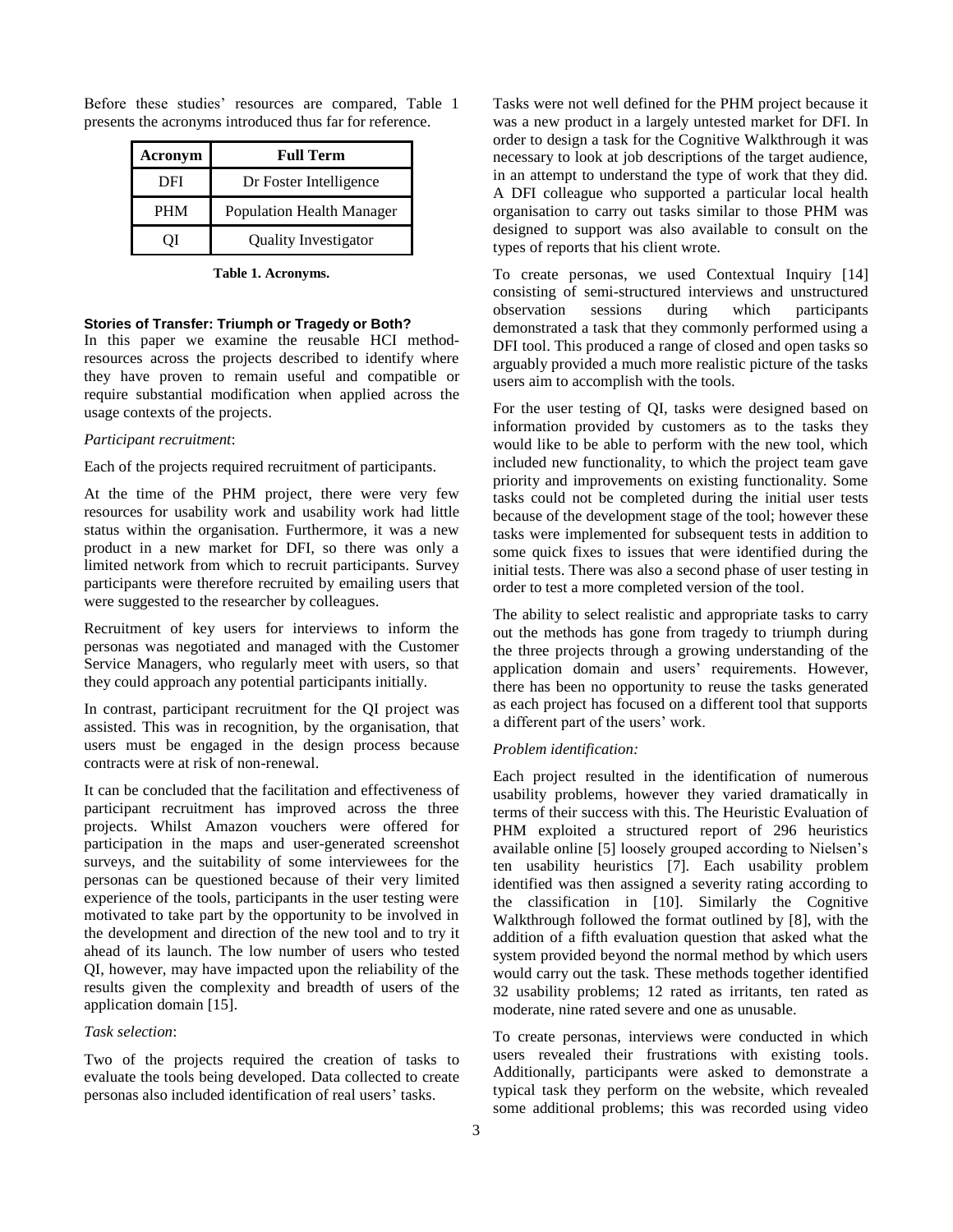capture software. Although activities conducted to create personas are not necessarily designed to elicit usability problems with existing software, this was a serendipitous outcome of this project. This demonstrates extension of the textbook scope of Contextual Inquiry and reproduces some of the view developed by [6].

The QI methods included a user study, which identified a large number of problems. It was a relatively easy job to prioritise the problems: for example, feedback on results was requested for a Monday morning scrum meeting and results were quickly compiled after Friday's final user test. Standard usability evaluation methods are known to vary in terms of the number and severity of problems identified. The expertise of the evaluator is also known to influence these outcomes. It is likely that all of these factors impacted our projects. An unexpected triumph was that interviews conducted for the purpose of persona generation also revealed usability problems that could be addressed by DFI.

## *Reporting format*:

The reporting format also varied between the projects.

The personas were first compiled into a PDF file comprising of a page for each persona that included details of their goals, working environment, typical behaviour, attitudes and skills, in addition to a photo and some personal information to bring the personas to life. These were then printed as A3 posters for the walls of the office. Subsequently a more detailed report of the main themes that arose in the interviews was written to extend the scope of information conveyed by the personas; this comprised of a summary of tool usage patterns, who the users are (their job titles, roles and responsibilities and main motivations for the tools) in addition to problems highlighted with the data in the interviews (transparency of data source, data quality, timeliness of data, unclassified data, data complexity, analysis and information presentation) and recommendations that interviewees gave for improving the tool functionality. The results were communicated to the rest of the team through a presentation of the personas and summary of the report (with a focus on the issues that interviewees identified with using the tools) at the Product Development team monthly meeting; both the personas and report were shared with the team after this meeting as well as the interview transcripts, so that developers could develop an understanding of the language used by the users.

In the new business context of QI, since the user testing was formally part of the development process a much more concise report was provided. In addition to a written report, highlights of the user testing sessions were communicated at a project meeting through a presentation that included a summary video. This video was designed to show examples of both unsuccessful and successful task completion so as not to discourage the developers.

The reporting format has largely been configured according to its audience and therefore been successful in the transfer of redesign proposals through to development. For PHM the audience was primarily the designers working with the developers, for the personas the Product Development team, and the results of the user testing were communicated to the project leads before being prioritised and put through to development at the weekly scrums. However, there was no opportunity to reuse existing formats for reporting. Development of a standard reporting format to be used within DFI would facilitate reporting in future projects.

## **ANALYSIS OF CONTEXTUAL FACTORS**

Over the time course of the three projects a number of key contextual factors changed. We now discuss their influence on method-resources and on the success of applying the design and evaluation methods in practice. To do this we use the classes of resources defined in [16].

## **Axiological resource types**

Axiological resources refer to the values that motivate an approach, for example clients' needs and expectations from a method and corporate culture and values [16]. Across the project presented, the action research approach taken necessitates consideration of the clients of DFI (i.e. the end users of DFI's systems) and the client within the collaboration (i.e. DFI); both relationships require careful management of expectations at the individual level and clients will place different values on the methods [3]. This was evidenced in the participant recruitment and test protocol for the user testing of QI; DFI were keen not to give the participants the impression that any suggestions they made for improvement would be implemented. In addition, the nature of the collaboration requires that there is a mutual understanding that any one method would not provide the 'silver bullet' that DFI might hope for. The reporting formats were also sensitive to how long each project allowed for analysis and reporting of results. The end users' needs and expectations for PHM were not clear since there was no formal requirements gathering process; moreover, the organisation's expectations of the final mapping interface had to be managed according to what functionality could be implemented given limitations arising from the underlying architecture of the product.

At the team level, the development team for QI was much smaller than the PHM team, which has facilitated more effective and efficient communication of evaluation results. More fundamentally, changes in development team personnel resulted in a change in developers' skills between the two projects. Agile developers were recruited for the QI project, which meant that they were much more accustomed to an iterative design process. As has been noted, a user experience expert was also recruited for the QI project who brought with them their own knowledge and expertise in designing and running user testing sessions.

At the organisational level, there has been a change in the perception to user testing towards employing it as a tool to build and maintain client relationships. Client relationships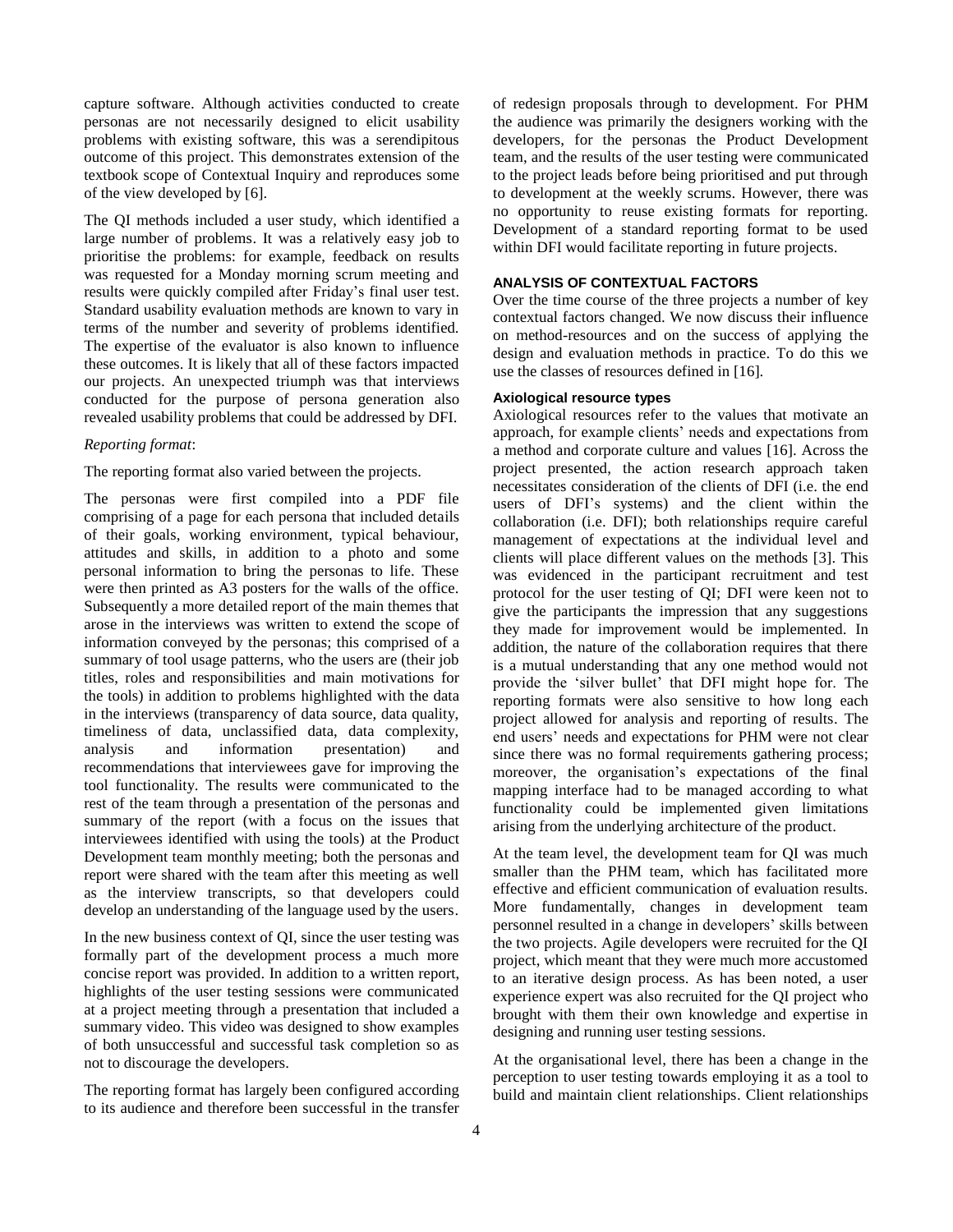are largely protected, as would be expected for any commercial development organisation with busy users with whom they often have to consult due to the complexity of the domain; this impacted upon participant recruitment particularly during the first stages of the collaboration. This was especially important since persona interviews were pitched as an exercise for the Engineering Doctorate that forms the basis for the collaboration, despite the benefits for DFI being explained in full before users consented to their participation. Participants for user testing were recruited from users whose contracts were about to end and the organisation had reason to be concerned that they might not renew. The aim was to encourage these participants to renew by exposing them to upcoming developments. This in turn has increased management support for usability work; the visions and values of key stakeholders can be an important influence on how other resources are assembled and configured in design work [13]. This approach to participant recruitment is partly necessary due to the complexity of the work domain but in stark contrast to the approach of many design consultancies that are able to send screening questionnaires to many potential participants.

It is important to note that whilst there was not a shortage of budget for the PHM project overall, due to lack of awareness around usability, usability work itself was not allocated a separate budget. In this case study more project resources were allocated to usability when the company was performing less well financially than when it was performing well financially. The need for improvement in the quality of design work largely stemmed from the increased market pressure described, and for improvements to be effected there had to be a change in the status of usability work across the organisation and recognition of its importance, particularly from senior management. This resulted in the recruitment of knowledge and expertise in usability, integration of design and evaluation methods into the development process and more successful use of resources and methods.

#### **Expressive resource types**

Expressive resources are those that communicate evaluation findings [16]. In this case study, the format and medium for reporting the results of design and evaluation methods required adaptation with the shift from a Waterfall development approach to an Agile approach, which demands a faster and more concise reporting format. This demonstrates that design and evaluation methods can be more effective in dynamic contexts if they support the rapid analysis and feedback of results. As Sy (2007) describes, for the Agile development process results were reported through the weekly scrums, whereas the Waterfall development approach enabled the writing of much more detailed reports [12]; the usability process was much more informal for PHM compared to how it was integrated within the development process for QI.

#### **Knowledge resource types**

Knowledge resources refer to knowledge of the system under evaluation, users and their abilities and tasks, and the application domain [16]. Such resources can impact upon all other method-resources. Growth in knowledge resources during the collaboration has directly resulted in more successful transfer of resources between projects.

Over the course of the collaboration the primary researcher developed her own experience of using design and evaluation methods, through guidance from academic experts, Masters courses and various workshops; this will have unavoidably coloured the way in which the methods have been applied and the projects have been planned. For example, the list of heuristics used and the format of the Cognitive Walkthrough were deliberately selected to be highly structured to provide additional support for problem identification. One particular consequence of this was that the heuristics used were partly adequate but also partly inadequate for the complexity of the interface inspected; many heuristics were assigned 'not applicable' and therefore the support provided by the heuristics used for problem identification in this case is questionable.

It should also be noted that between the PHM and QI projects three years had passed, during which a user experience expert was recruited by DFI who brought his own expertise in managing client relations when conducting user testing. His experience was particularly useful in the design of the testing protocol, for example letting the clients talk about their general experience of using the original DFI tool before introducing them to the new design. This was in addition to the growth in knowledge resources within the product development team through training, experience and arrival of new staff.

Finally, for information systems such as the ones described, knowledge of how the users think about the data is manifested in the database and software architecture. In this case study, easy modification of the user interface was found to depend on this knowledge much more than its separation from the software architecture [1]. At the time of PHM the architecture of the underlying database made it fundamentally very difficult to implement some redesign suggestions but in the three years between PHM and QI the architecture was reconfigured with an explicit aim of making changes much easier and more stable to implement. This can be attributed to the complexity of the application domain and had a big impact on the resulting design decisions made and whether redesign suggestions were put through to development. This improved flexibility has furthered receptiveness of usability work within DFI.

#### **CONCLUSION**

Methods and resources were employed across design and evaluation projects: a survey to inform the design of a mapping interface and its subsequent inspection using Heuristic Evaluation and Cognitive Walkthrough; the